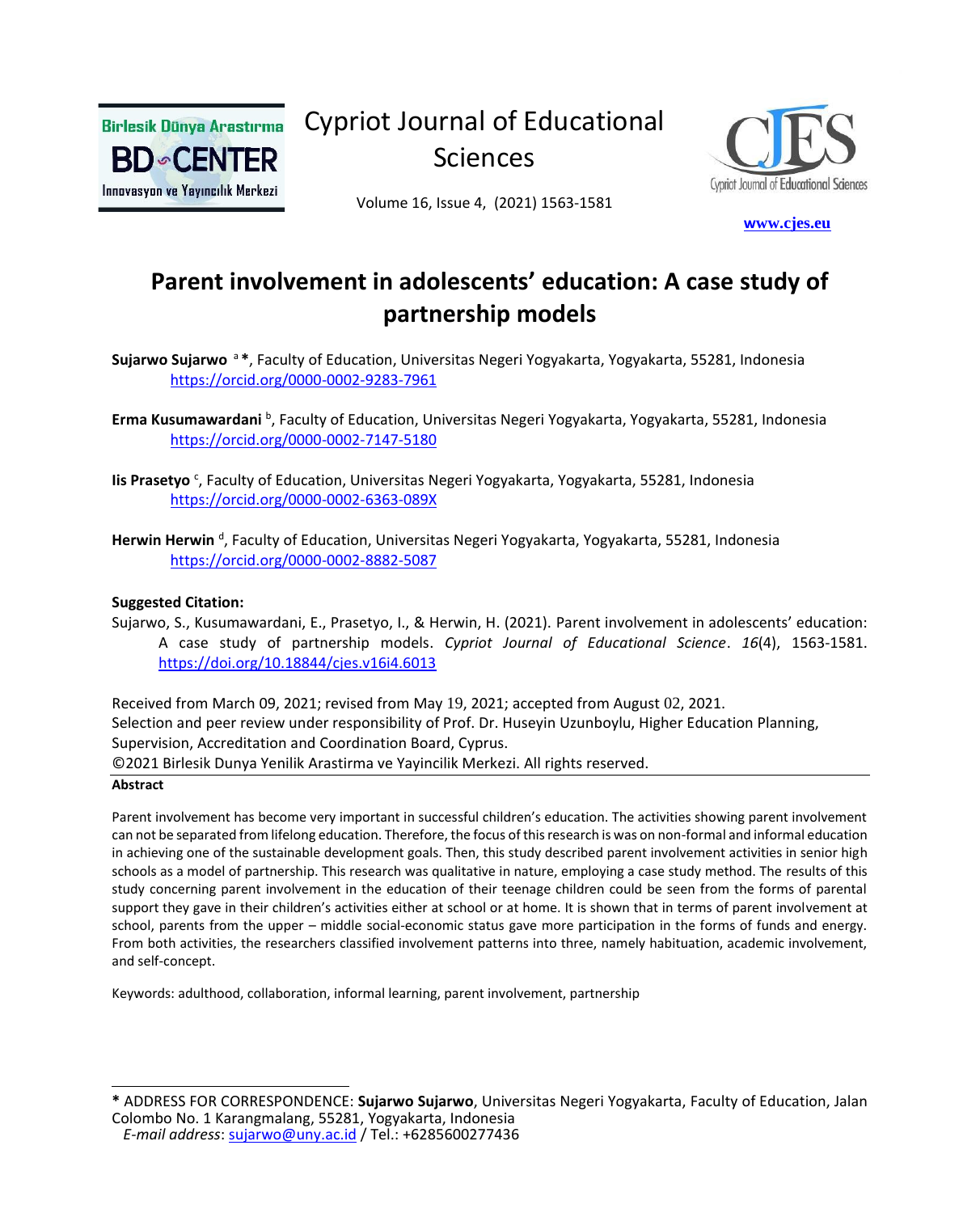### **1. Introduction**

The phenomenon of the world without borders becomes an influence of globalization, which has turned the world into a big village. In this era, everything happening in the hemisphere can be heard and seen in the news in a short time. This condition quickly impacts human life without exception, both in positive and negative ways. Therefore, in this global information age, emotional, spiritual and social intelligence can be hampered. Yet in social life, this intelligence is very functional. However, current technological developments cannot be avoided. Thus, efforts to deal with impacts that are always felt by individuals will be returned to educational efforts to realize humane education or the humanization of education. Therefore, the goal of education is to develop humans both physically and spiritually and to grow their minds so that the whole human being is realized.

Education becomes a social institution that works on humans through certain processes towards the goals to be achieved (Herwin et al., 2020). It needs to be realized that developing human potential as well as socialization and values, skills, must be carried out through educational activities. The implementation of educational practices is directed at efforts to uphold humanistic values into a solution to this global phenomenon. Thus, humanist education becomes important, because aims to form a human being who has a true humanitarian commitment, namely a human being who has awareness, freedom and responsibility as an individual as well as a social being.

Education today should not be about heaps of knowledge but individual development, achieving increased self-realization as a successive result experience (Lengrand, 1970). Democracy is of "everyone's" right to realize his or her own potential and to share in building your own time. It should also be noted, as they champion life and education (formal, informal, and non-formal) as well as learning, they share a changing relationship between educational practice and individual needs (Faure, 1972). Several studies have explained that education puts its interests on the social development of children personality and thisfocus has been derived from a humanist educational paradigm. Shan (2017) showed that using harmony as an ideal to address or divert attention away from social conflicts or ecological problems is because of modernization. It is about how they would re – engage with Confucian humanism. The goals of modern education can be achieved if the principles of humanization and individualization are implemented in the educational process (Shutaleva, Kerimov, & Tsiplakova, 2019). Education humanization is interesting in the process of education that helps people deal with humanitarian issues by integrating human values into educational activities, school artifacts, families and communities. Education is a humanitarian problem, and thus the involvement of families, schools and communities in the partnership model is a conflict resolution that can be applied in elementary schools (Nokali, Bachman, & Votruba-drzal, 2010).

Then it needs to be understood that children's development will be influenced by various environments, as stated in the ecological theory from Bronfenbrenner (1979) which explains the ecosystem approach in analyzing the family environment in children socialization. This theory places children or nuclear families at the center in a model that can directly interact with the environment around them, one of which is the micro-system environment which is the closest environment the child is in, including family, school, peers, and neighbors. The family as the smallest group of people becomes the first and main educational institution. Parents are the first and primary educator figures for their children. However, the rapidly changing socio-economic and technological developments have shifted the function and role of parents. The functions of parents as a place to ask, to consult and to provide a source of value are gradually displaced by the figures outside the family. According to Ogburn (Goode, 2007), it provides an understanding that the occurrence of social change and technological development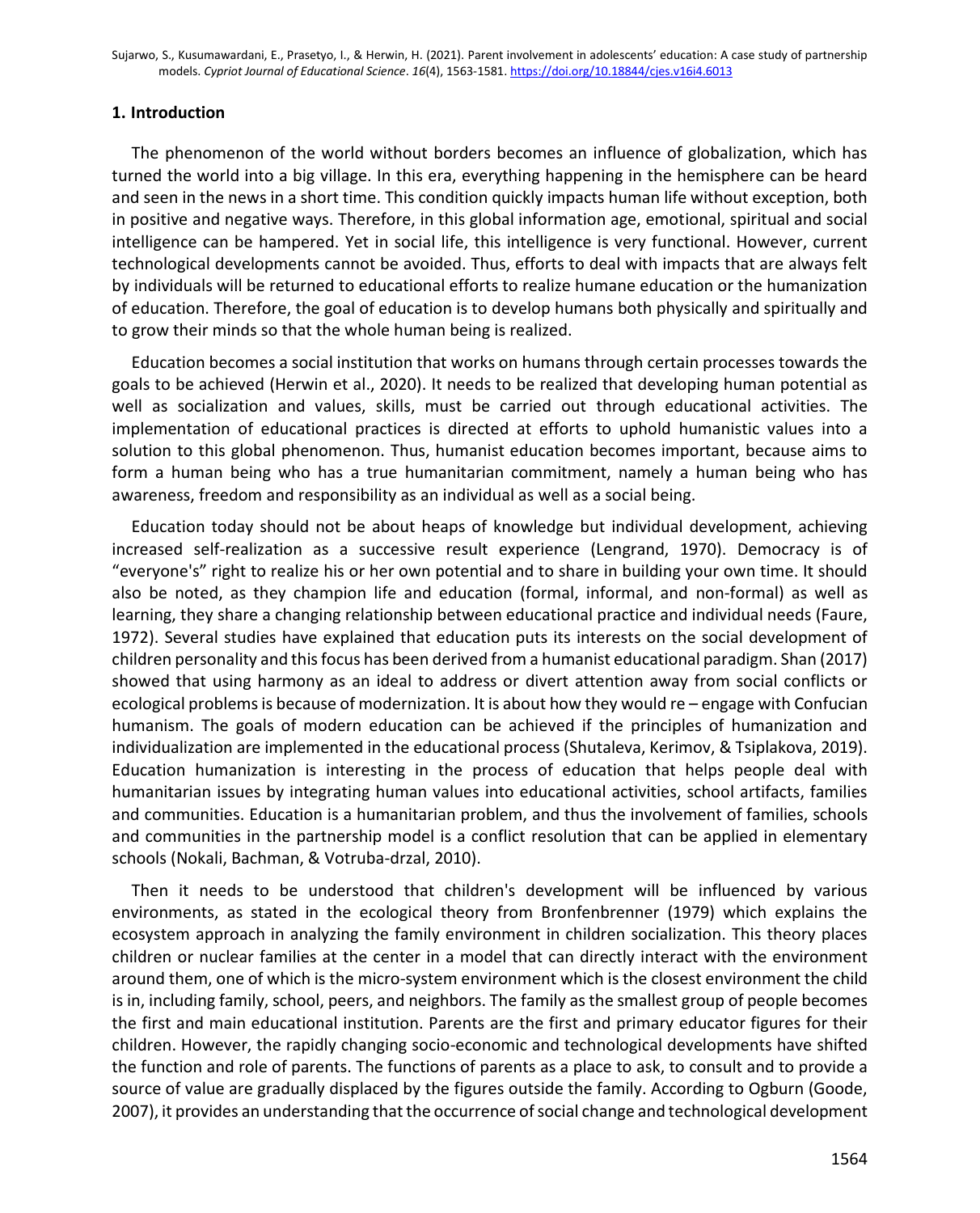is characterized by the increasing opening of opportunities for mothers for a career. As a result, the interaction between parents and children becomes more limited. Estrangement can potentially untangle family myths from reality, transform how we think of family and what it should be (Allen & Moore, 2017) (Scharp & Hall, 2017), raise awareness, and normalize the experience of estrangement (Agllias & Gray, 2017). On the other hand, Johnson, Giordano, Manning, & Longmore (2011) showed that ongoing efforts by parents to monitor their children behavior continue to yield beneficial returns in the form of lower involvement in offending. Additionally, parent child relationships that are characterized by closeness, warmth, and caring also are negatively associated with offending during early adulthood, even after taking into account factors associated with deviant peers and adolescent delinquent involvement. Therefore, the family coaching method can prepare parents to educate their children in educational units, because children spend more of their time at home. This statement provides an understanding that family education guidance is very important to apply. Educational problems can be resolved well if families have a mature understanding of education and childcare.

Based on the results of a survey carried out in ten provinces in Indonesia by Save The Children (2003), 93% of children had experienced violence at home or school. In addition, the overwhelming majority (82%) of adolescents thought that their parents are authoritarian, 50% said they had received physical punishment, and 39% said that their parents were very emotional. As gathered from the news (2016), cases of sexual harassment and rape experienced by children and adolescents in Indonesia are influenced by the poor education of children in families and the lack of social control over children. The indications are that teenagers who are victims of sexual abuse and rape are easily persuaded by perpetrators who are generally familiar people. The case provides an understanding that the family has a great influence on the child behavior. As Schroeder, Giordano, & Cernkovich, (2010) noted recently that criminology has in large part either ignored or openly dismissed parents as an influential factor in the lives of adults. Parent adolescent conflict is an important risk factor for youth maladjustment, but associations do not vary as a function of conflict dimensions (Weymouth, Buehler, Zhou, & Henson, 2016).

The following are reinforced data from the Indonesian Child Protection Commission which shows several cases from 2011 to 2015. The cases of violence have increased from 2.178 cases going to 6.006. Violence does not only happen in the form of physical violence but also sexual violence, psychological violence, and neglect. It shows that the family has not been a safe place for children. In addition, the lack of community involvement in protecting children is due to the lack of understanding of children's rights. The cases of early marriage in Indonesia often occurs in rural areas. Recently, 46.5% of women got married women before 18 years old and 21.5% of women married before reaching 16 years old. The most obvious and newest case was the early marriage of ST, a 14-year-old bride, and a 16-year-old groom in one of provinces in Indonesia (detik.com, 2018). The results of Mulasari's (2016) study on juvenile cases provide an understanding that oppression, truancy, school delays, dating, unwanted pregnancies, fights, student gangs, bad behavior, smoking, and pornography are negative attitudes found in the research. Further research results also show that about 45.3% of adolescents have a bad attitude and 33.7% of them have a bad attitude. The study recommends that several approaches that can be used to minimize the negative attitudes of adolescents, for example, by requesting commitment from certain organizations concerning mentoring and coaching students, working with parents, and making the school environment more enjoyable. It gives an understanding to the researchers that the juvenile cases that occurred are still diverse and have become a classic issue. Yet, there are still some efforts that can be done to reduce some cases.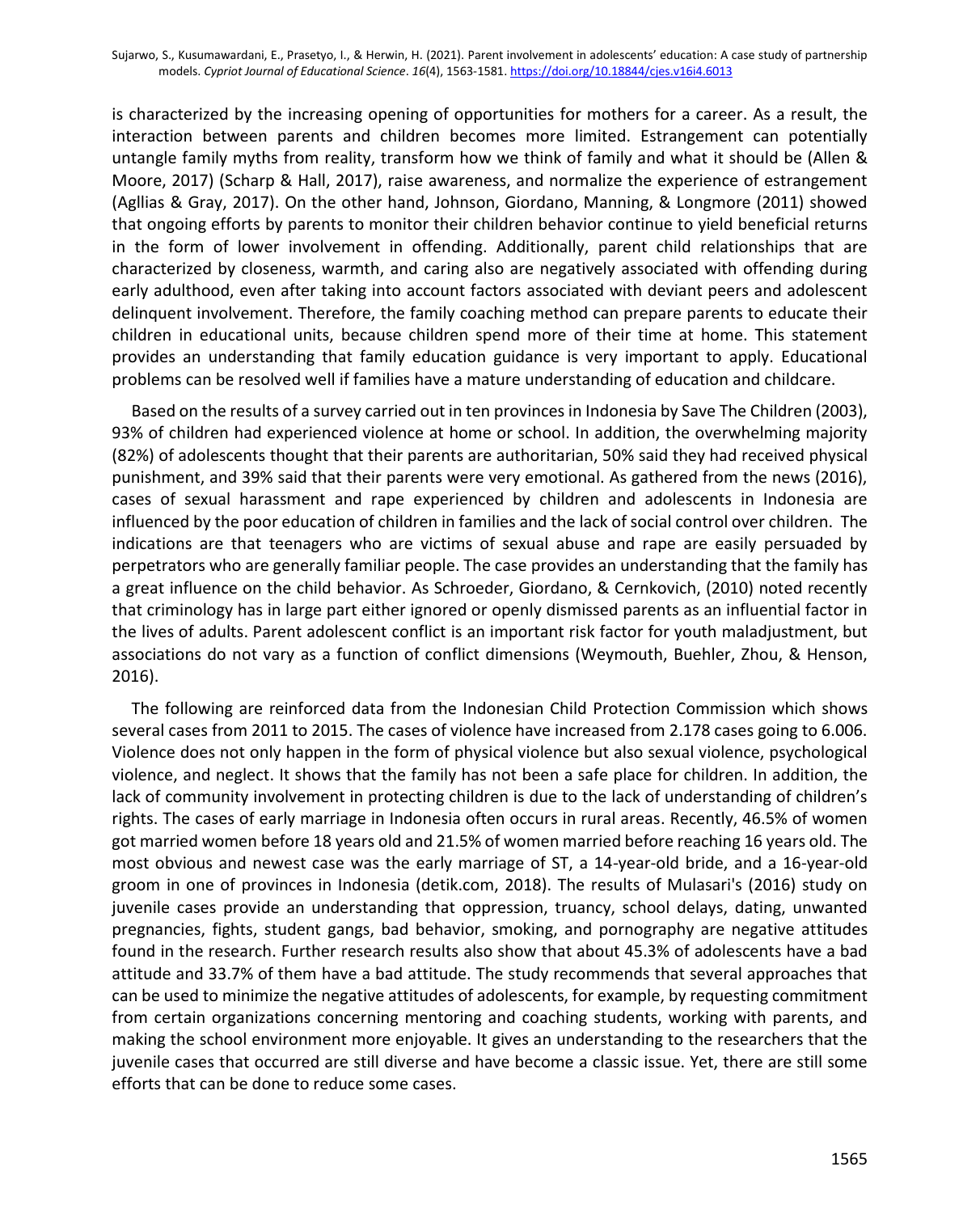Another phenomenon that still often occurs is the tendency of parents to fully entrust their children's education to schools. It is show as parents are often reluctant to establish communication with schools related to the development of their children. One of the things that lie behind this reluctance is the fact that parents tend to focus on earning money to meet the needs of their family life. As a result, busy parents reduce their interaction and socialization with their children. Following the rapid development of science and technology, parents need to understand very well their role in the family. Since they have such a great influence on their children. Parents should remember that children activities are not just in the family environment. Therefore, children's interaction is not only limited to their family environment. Non-family learning environments, which are often referred to as non-family institutions such as: daycare, play groups, kindergartens and schools that aim to become a vehicle for the growth and development of children also shifts the functions and roles of parents. In fact, non-family institutions simply take a part of the children's lives from the process within the family. As a result, there is a shift in the paradigm from the fact that parents are role models for children in the family into a situation in which parents are like social learning process. More and more children have role models other than their parents.

Due to the importance of parents' role in the education of their children, parents should be consciously involved in every level of their children's education awareness combined with the cooperation between parents and school in the implementation of education, facilitates the process in which children obtain continuous education services. Conversely, parents' lack of awareness of their children's education becomes one of the obstacles in obtaining education services. Unfortunately, the involvement of parents in education is still low, suggesting that, parenting assistance in the process of children's learning achievement has not been optimal. Based on field analysis from preliminary studies, it is shown that there is still a lack of parents' awareness to get involved. This is because of the unavailability of parents' time. Their bustle work seized their time for their children. Some of the parents are not yet fully aware of the importance of their involvement in educational units.

Since awareness of the importance of roles played by family, particulary parents, to the success of education, in 2015, the Ministry of Education and Culture established The Directorate of Family Education Development whose main task is to strengthen the partnership between family, educational units and community as a tri center of education to build human and family education ecosystem that can grow students' characters and culture achievements. The Directorate of Family Education Development prepares a family education law document which will be used as a legal instrument for family education on Family Involvement in Education Units.

Parent involvement in the education of their children will have a positive impact especially on the development of children. The impact will be felt in the first years of their children's education, either in formal or non-formal education units. This is the time, when the children establish their identity as a learner. The positive impact will continue in the next level of education. The above statement is reinforced by Greenwood and Hickman (Gürbüztürk & Sad, 2010) who mentions that parent involvement in school contributes positively. Parent involvement in learning acts as a gel that helps to make learning more pleasant for children and to encourage them to work even more as they try to make their closest proud of them (Ntekane, 2018). A Study carried out by World Bank (2012) concerning early childhood in 50 disadvantaged villages showed that the intensity of family support has an effect on improving the outcome of child development. Some contributions from the school certainly will not be done if there is no support from the family. Thus, the synergy between parents and educational units will have an impact on children when both are aware of their respective roles and can continue to support each other.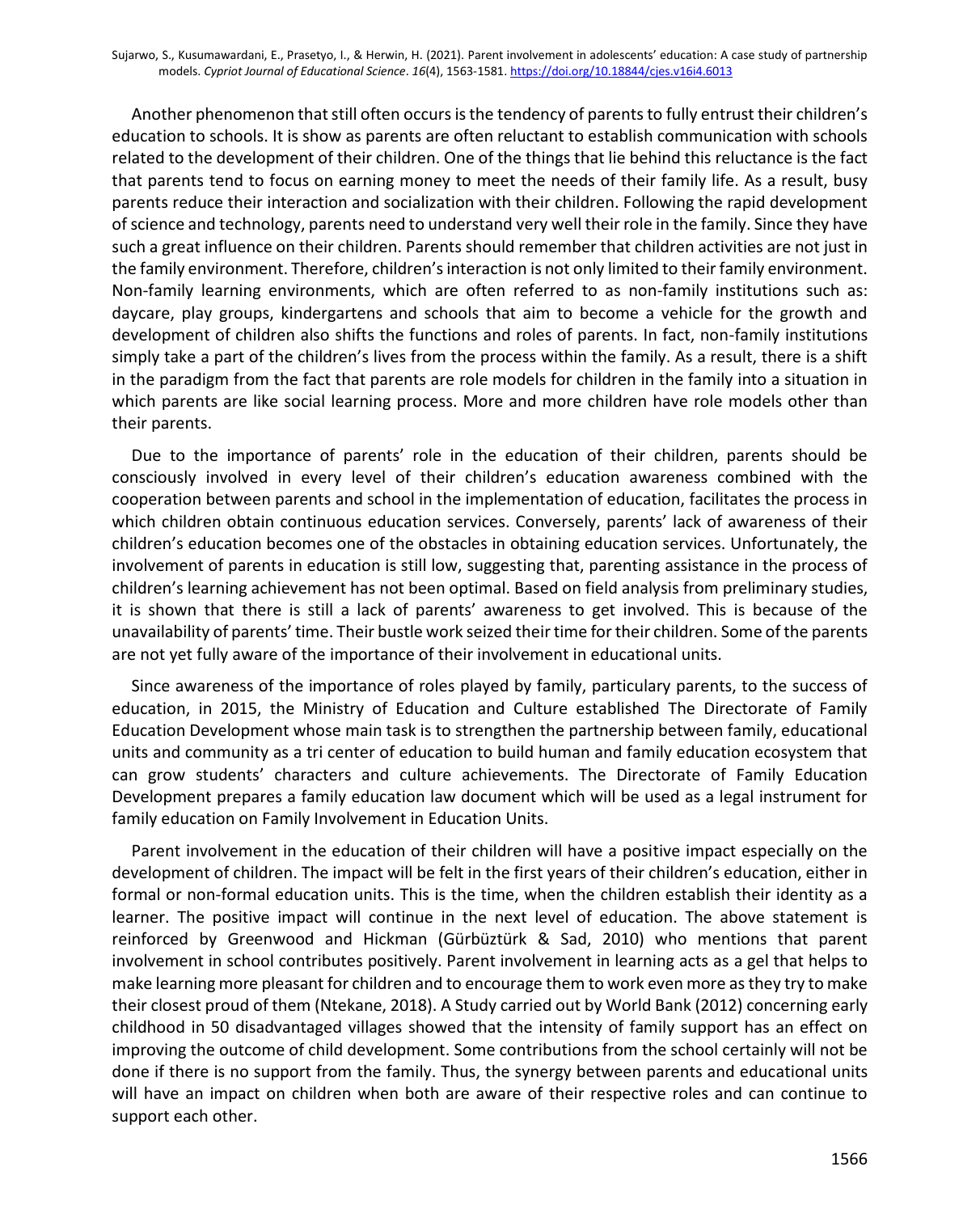Furthermore, based on the results of Willems & Gonzalez-DeHass (2012) research, parent involvement in public schools has been widely analyzed in terms of academic effectiveness. These benefits are perceived by politically - supported education researchers, and by many educators and individuals in the general population, although such supportive engagement practices often reach a narrow audience of parental populations and are generally limited to some types of parental participation. In addition, Willems & Gonzalez-DeHass (2012) also provide an understanding that more systematic and meaningful parent participation is constrained by many obstacles, such as unclear parent involvement during adolescence. These barriers are a common problem of parental involvement in educational units. Parents are not the only obstacles as, obstacles also come from the educational units.

The challenges faced by parents who have children in high school and vocational school will be more complex, because they will be faced with situations in which they still nurture their children. However, sometimes they are defeated by the ego of the children who are looking for identity and tend to prefer figures other their parents. On the other hand, parents also need to understand the challenges and opportunities of the world of work along with the development of Science and Technology. In the industry world, children need not only academic competencies but also skills. Based on the latest news, there are declining job opportunities for vocational high school graduates in some companies. Currently, more companies are opening vacancies for high school graduates with the assumption that alumni from high schools are more able to develop. On the opposite, it can be an opportunity for high schools and parents, because high school graduates will have more options. In addition to chances to continue their study to a higher education level, high school graduates also have a great opportunity to work in a company.

Based on preliminary studies conducted at senior high and vocational schools in the Special Region of Yogyakarta on the implementation of the partnership model in the education unit, there are still some obstacles fpund. One example is the lack of parents' awareness to engage in children's education. Parental motivation is still less visible from the lack of parental attention to child development in school. This is related to the obscurity of parent involvement when children enter adolescence as shown in the result of a study carried out by Willems & Gonzalez-DeHass (2012) that has been described previously. In addition, psychologically, children who enter adolescence tend to avoid advice from parents, because adolescence is a time in which they are trying to find their identity. In line with what, Christenson stated as cited in Hornby & Lafaele (2011) there are three reasons affecting the parents involvement in their junior and senior high school children. The reasons that affect parent involvement are first, schools may not always be able to accept parent involvement like in elementary school; second, less confident parents are reluctant to engage in their children's education because of the increasingly complex learning materials and their limited ability; third, children entering adolescence have already had their own autonomy and thus show less acceptance when their parents engage in their education at schools.

Besides, the diversity of educational backgrounds, as well as the social and economic status of parents, also influences the understanding of children needs in education. Especially with the development of Science and Technology, the challenges that will be faced by children will be different in each century. Although children are already in their high school level, some are not fully aware of their needs. This conclusion is based on some of the facts that during that decade there has been a continuous change in the family and that the change has come close to a form previously regarded as non-family. This form of change coincides with changes in family functions and processes.

As the development of science and technology excels, many parents should be more aware of the fact that the challenge their children will encounter in the future will be more complex. The challenge is also certainly in line with the development of issues that exist in the community. Francis, Regester, &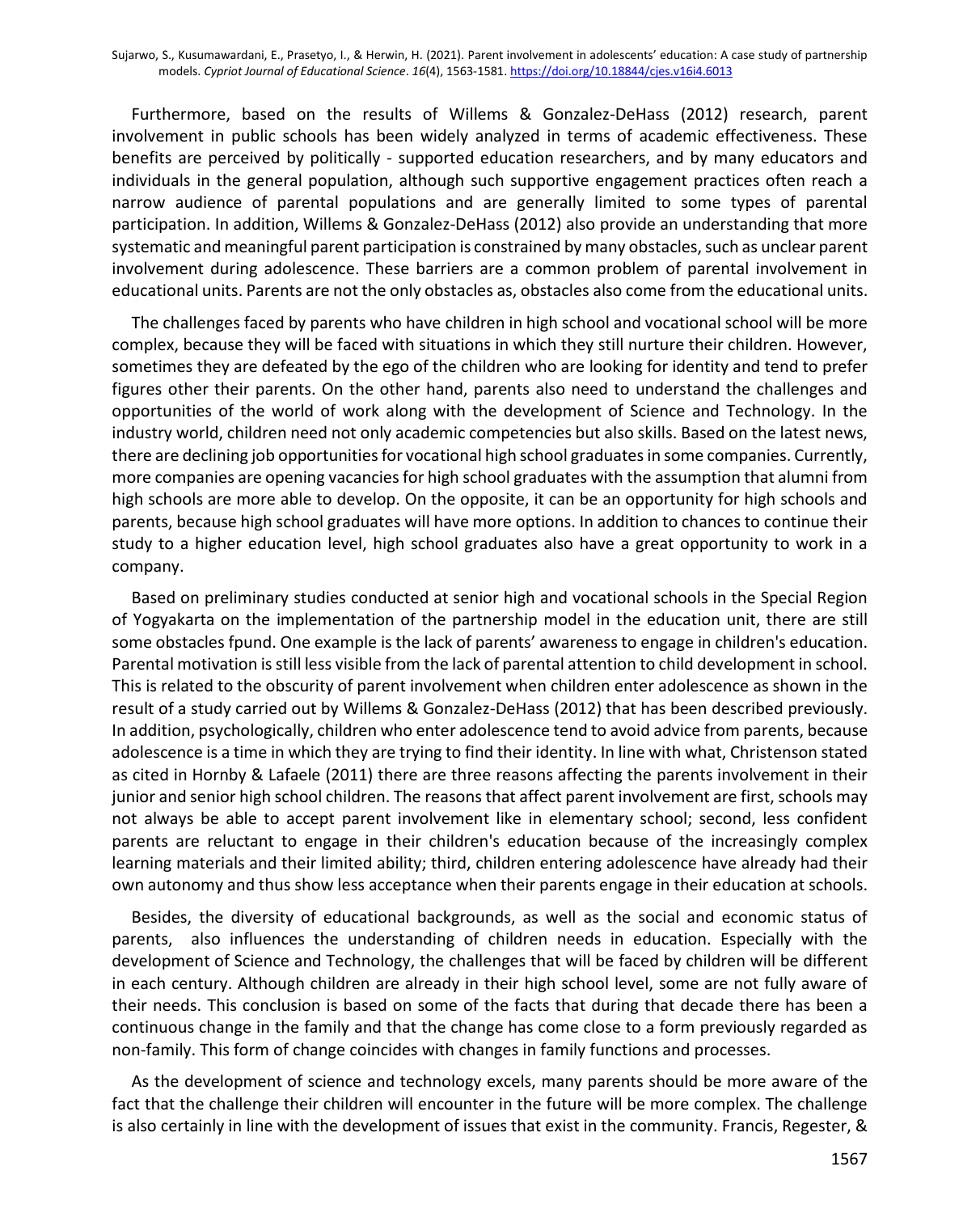Reed (2019) showed that interconnected barriers to parent involvement and parent professional collaboration during the transition to adulthood are divided into five, namely parent exhaustion, communication breakdowns, disagreements, disappointment, and distrust. Hese are issues that are closely related to high school students in particular. In this regard, the parents' role in preparing their children for future challenges is very important. This is because self-care does not stop when a child enters adolescence instead parenting will continue to be carried out by parents until children can be individuals who are not in conflict with the expectations of their parents.

Therefore, partnership are one of the means to strengthen children's character and achievements. The diverse social and economic status of the parent certainly provides a different understanding of the child's education. Also, several problems faced by students at various grade levels encourage the program. Starting from several backgrounds regarding the family conditions from students in one of senior high school in Yogyakarta, Indonesia has a myriad of excellent achievements and programs. These conditions show that both the quality of students and school culture cannot be doubted. James, Rudy, & Dotterer (2019) stated that, it is important to understand how out-of-school factors, such as the enriching experiences parents provide, influence the academic success of students. In relation of partnerships between parents, educational units, and the community, this study aims to seek information related to parents' involvement in children's education during adolescence (a case study on partnership models).

# **2. Method**

# **2.1. Research Model**

This is a qualitative study, which focuses on the forms of parental involvement, chooses formal education as an approach to see how non-formal and informal learning processes cannot be separated from formal education. This is why the researchers analyzed non-formal and informal education with a formal approach. The three education centers that have an important influence on children's education are school, family and community.

# **2.3. Data Collection Tools**

The procedures carried out by the researchers started from the development of instruments used as the data collection tools. The instruments were then validated by experts, both academics and practitioners. The main instrument in this study was the researchers themselves who were assisted by some guidelines used in the interview, observation and documentation study. Using these three techniques the researchers collected the data for approximately 8 months in all research place settings, including in the education unit, the students house and the places where other activities were carried out.

# **2.2. Participants**

The main data sources in this study were parents, while children and teachers were the key informants of this study. A validity test was carried out by the researcher to see the credibility of the research. Case studies require extensive verification through information triangulation, that is, looking for concentrations of information that are directly related to developing a case study. Thus, the researchers triangulated the obtained data to check the validity of the data by checking and comparing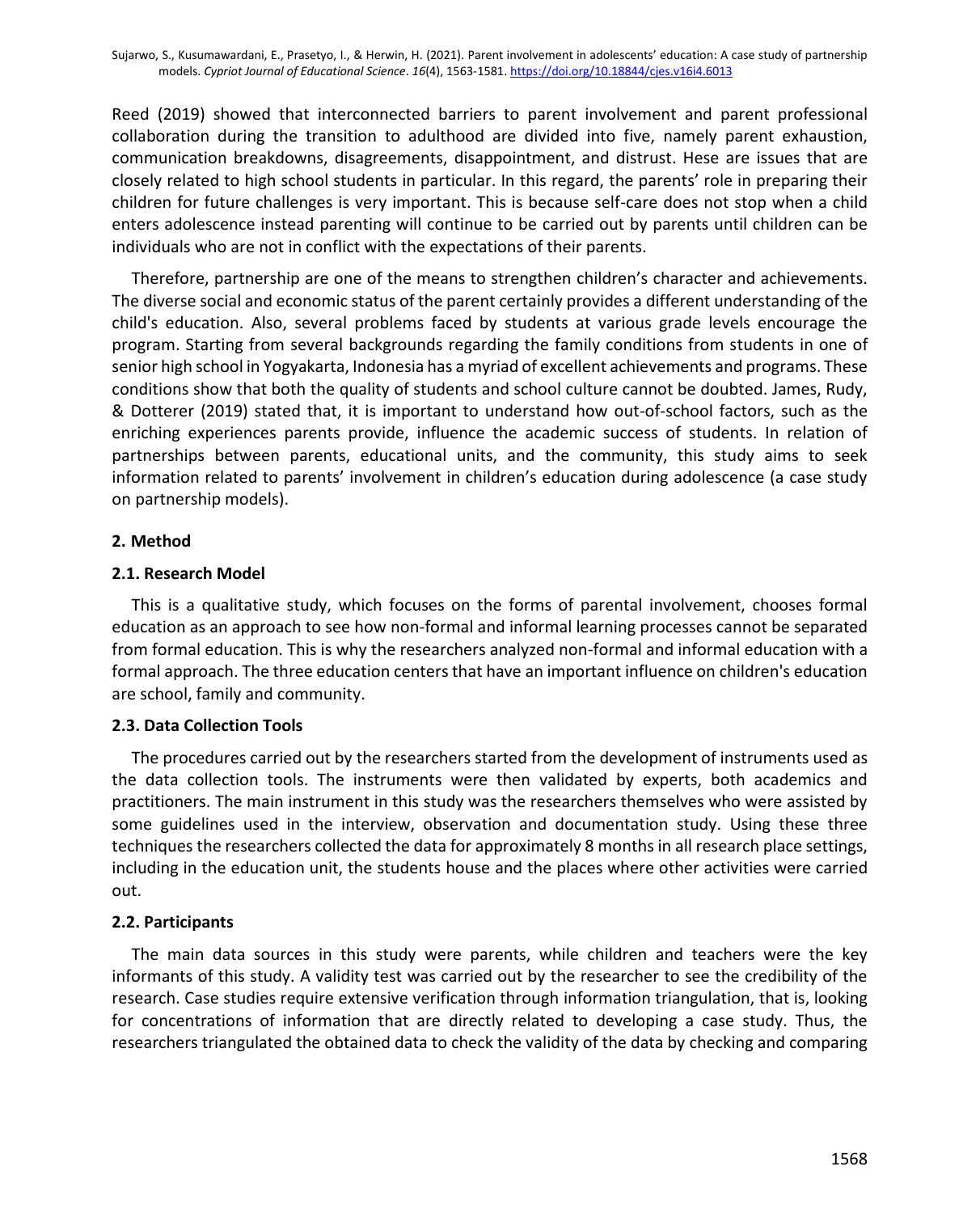the data. Based on the data that have been collected through data collection techniques that have been carried out in accordance with the above procedure, the researchers conducted data analysis.

# **2.4. Data Collection Process**

The followings are the description of the data collection process carried out in this study, First, an interview is an important technique for the researchers to explore deeper information following the research focus with structured questions in the guidelines that have been prepared earlier. Interviews were carried out thoroughly to be able to find the data needed. In other words, the interviews were conducted in-depth. In addition, in this case study method, interviews were used as strong evidence because case studies are related to human affairs or actions. Second observations, in the field were carried out to investigate the activities and problems found. The observation was used in the form of observation towards the participants which was characterized by the existence of an effective social relationship to observe symptoms related to the study. Thus, those observation activities were carried out to make observations on activities related to parent involvement both at school and at home. Third, the documentation studies, conducted by the researchers focused on documentary activities involving parents and the activities that parents and children did. Besides, the researchers documented other relevant information related to educational units, such as documentary activities involving parents or specifically organized activities for parents in which parents were the organizers. This documentation can be in the form of writing or recording that was internally shared or distributed in various media, both print and online.

# **2.5. Data Analysis**

The data analysis in this case study data began when the researchers started to collect the preliminary data, i.e the core data that focused on the aspects of the research, and when all the data has been collected. The activities carried out by the researchers in conducting the data analysis included data reduction, data display, conclusion drawing - verification (Miles, Huberman, & Saldana, 2014; Herwin et al., 2021). The data reduction was done by summarizing, selecting the main things and focusing on the important things to look for themes and patterns that were arranged systematically so that they could provide a clear picture. Then in the data display, the sorted data were presented in a simple way to make them easier for the researchers to understand. At last, in the conclusion drawing/ verification stage, the researchers interpreted the data that had been collected by referring to the problem under study. The data were compared and linked to others, making it easier to draw conclusions in response to any existing problems.

# **3. Results**

The development of the times, including those in the economy, politic, technology, work and other sectors brings changes to individual needs. It will also change the mindset of individuals who will focus on material needs due to the increasingly heavy pressure and competition. However, children's needs that must be fulfilled by parents are not only those related to material needs. They also need assistance that supports their education, and this need cannor be missed.

Children are the next generation in every family and education is one way to achieve their goals. Education cannot be separated from the role of parents as the first school for children. Therefore when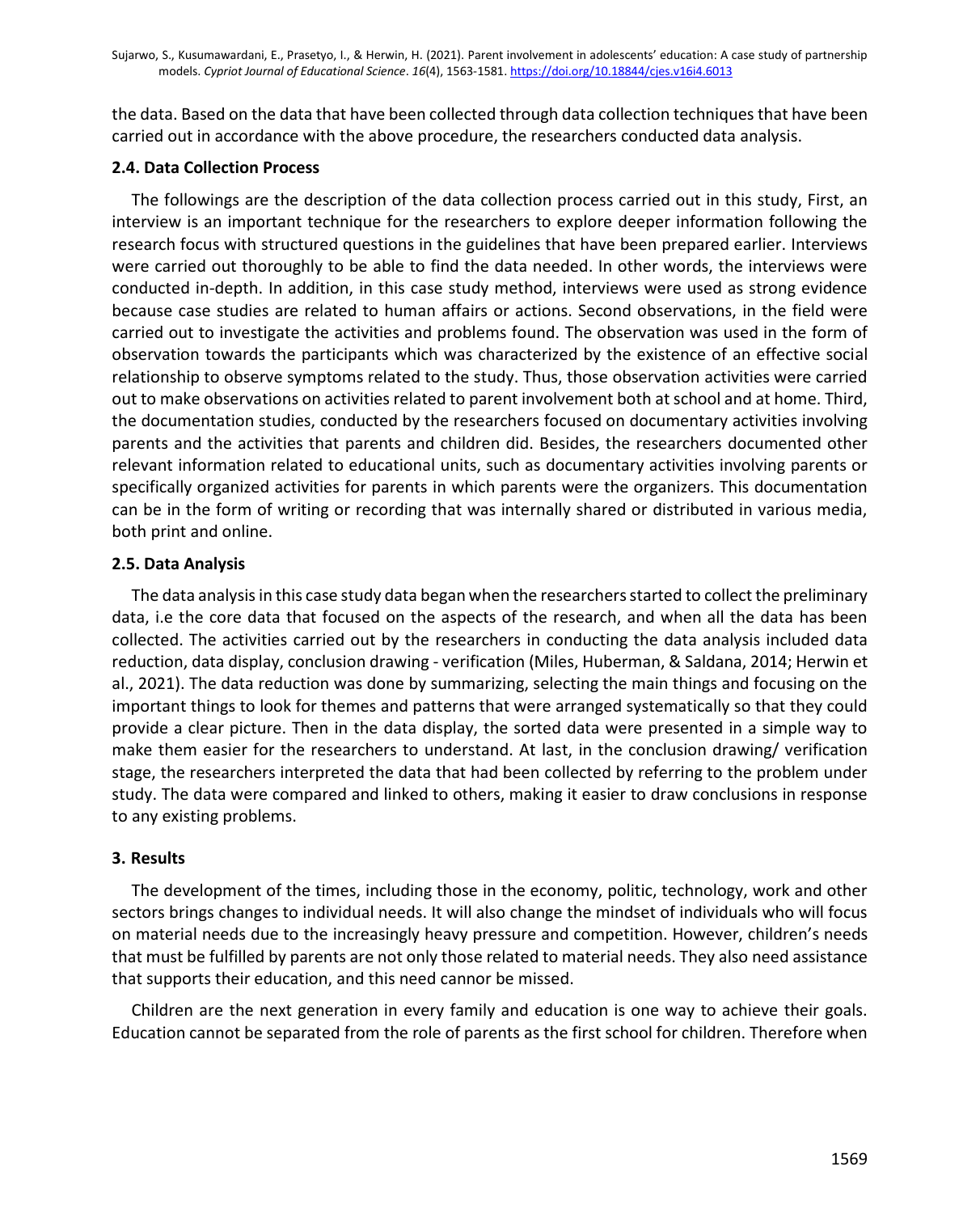children start studying in formal or non-formal education units, parent involvement is one thing that cannot be separated from their education.

# **3.1. Parents' Point of View**

Parents' experiences as adults shape different perspectives on a conceptual understanding of parent involvement in children's education. In addition, different stages of child development will also provide different understandings. Most of the parents in general tend to give freedom to their children when they enter their teens.

Some parents said that children's education is the number one priority in the family. For parents, being involved in children's education is definitely a form of parental obligation to children. In addition, the involvement of parents in children's education is an activity that is closely related to the school, and thus harmonious cooperation between parents and school will have an impact on children both in the spirit of learning and the formation of children's character. Another understanding of parent involvement in children's education in adolescence is a form of common goal needed for children to be academically and non academically successful in education, including common goals between parents, schools and the community (surrounding environment).

Based on the results of the interview above, it can be concluded that the perspective of parents regarding their involvement in children education in adolescence can be grouped into two, namely classical and modern involvement. Classically, parent involvement is any activity that can support children's learning at school, for example, assisting children in their studies and coming to homeroom meetings every month. Meanwhile, modern understanding believes that the perspective of parents about their involvement in assisting children does not only include assistance in the learning process regarding the knowledge that has been obtained from school but also includes an emphasis on the ability to provide support regarding what and what the learning process is for. By doing so, parents can identify their involvement both at home and at school.

#### **3.2. Forms of Parent Involvement**

The diversity of parental backgrounds provides different forms of parental involvement. Even so, the goal is the same, namely children's success in education. Adolescent children have wider social interactions and of course, there are more and more things that can affect them at that age stage. Hence, the parents' role is still first and foremost in developing their children's characters and culture of achievement for their future. Children need assistance from their parents in facing various challenges in this digital era. Parents have to remember that not all of their children's needs can be met by the school. The involvement of parents in children's education at home and at school will greatly assist the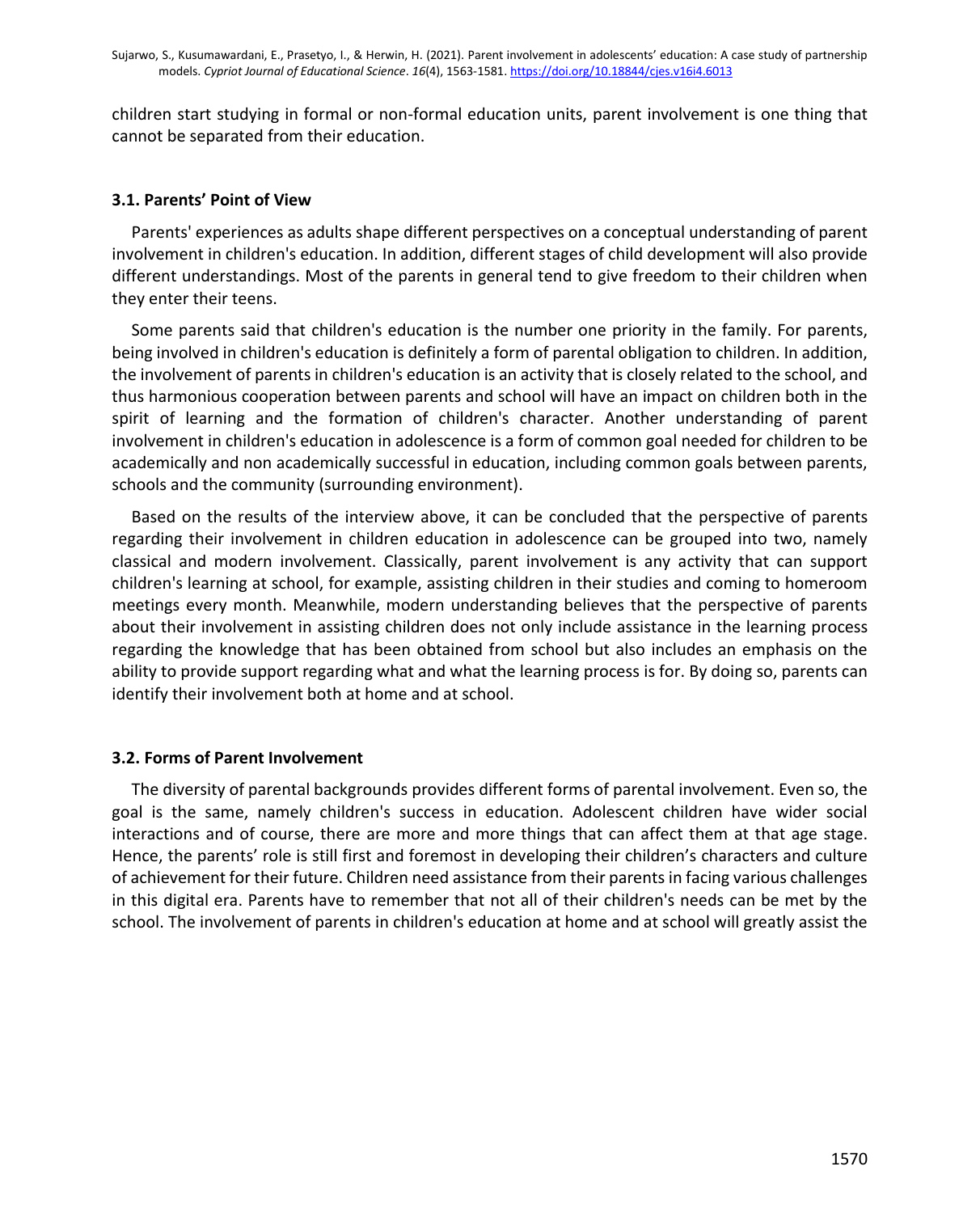progress of children's education and thus – what has been learned during adolescence will be a lesson for the future.

The form of parent involvement in children education in adolescence can be understood from the form of support provided by parents both at school and at home. The form of support is related to the partnership model in schools as well as those that support the partnership model.

# 3.2.1. School activities

Good cooperation between parents and the school will lead to children success in achieving their goals. Although children are said to be "mature enough", high-school age children are inseparable from the following general characteristics: 1) their curiosity to try new things is still very high, 2) they prefer to hang out with peers, 3) they tend to love themselves and choose friends who have similarities, 4) their emotions are still unstable as they are still confused when making choices, 5) they are able to think critically, 6) they are able to provide alternatives in problem-solving, 7) they feel big and can be trusted, and 8) they are starting to be interested in wanting to establish a relationship with an opponent type.

Parental support in children's school activities is very much needed to make parents better understand and support school programs. By doing so, that parents can synchronize children's activities at home. Parents will not make excessive demands on children when understanding children's activities at school. In addition, parents can share and increase knowledge in supporting the success of their children education. Because a child success is not determined by the school, but the child's ability and support from the surrounding environment.

Thus, parents can follow the progress of learning and provide support for children's progress. Parents can also provide input for school progress. On the other hand, parents can know and play an active role in anticipating various threats around children such as violence, drugs, pornography, radicalism and other immoral acts. The support of parents in schools provides many benefits for parents in the process of educating their children. Some forms of parent involvement in schools can be observed from the school partnership model activities that involve the role of parents. Parent involvement can be observed in the form of parental activities in children's education. These activities are concretely divided into several as the followings:

#### a) Moral / Thought

Moral/thought is the provision of input, ideas, suggestions, or opinions to support the implementation of partnership activities and school programs. The school has accepted ideas from parents, starting from planning activities to incidental activities related to school programs. However, due to the large variety of backgrounds and professions, parents provide different styles in giving ideas. Based on the results of the interview and observations in the planning activities of the partnership, it can be concluded that parent involvement in the form of moral / thoughts can be seen from the delivery of ideas, and input when planning partnership activities and incidental meetings related to school programs. Almost all parents have tried to convey ideas, and input in every opportunity, but the only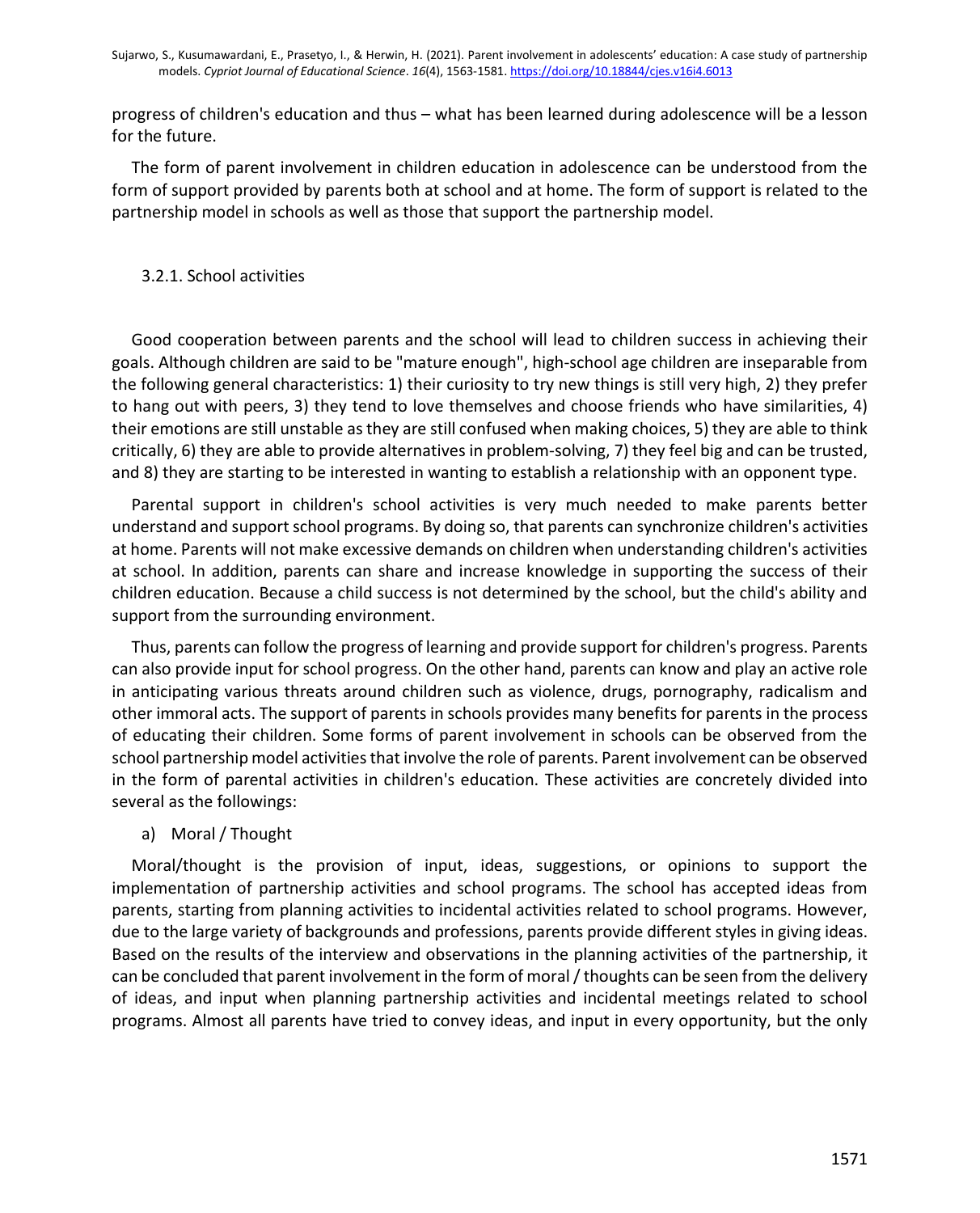difference is in the way they are conveyed. Parents of middle and lower-middle social status will prefer to convey their ideas from behind the scenes or to convey them after the meeting is over.

# b) Energy

Energy is a form of voluntary contribution to share knowledge and skills for parents and children. Parents' activities that provide energy support during parent involvement activities at school can be seen when parents become inspirations in the inspiration class and fill in the material in the parent class. Apart from that, it can also be seen when parents are involved in the procurement of students uniforms when they are involved in entrepreneurial day activities, and when they are appointed as committee members at the end of the year. All parents from the upper, middle, and lower social status will participate in contributing their energy to the success of the activity.

c) Funds

The form of support provided is through the provision of funds in the implementation of parent involvement activities. As has been stated in the results of the research regarding the inhibiting factors, one of the things that hinders the implementation of parent involvement activities in schools is the source of funds. Therefore, to be able to help solve these problems, parents took the initiative to contribute to each activity. Thus, based on the results of the interview, the form of finance - funds provided in the terms of joint contributions from parents to assist in the implementation of activities was also accepted by the school. However, it comes from the parents' own initiative, without any intervention from the school. The diversity of parents professions makes the funds contributed to the school vary.

# d) Time

Not only ideas, energy and funds, but parents who are willing to put in their time become a form of parent involvement in every parental engagement activity . The diversity of parents 'professions provides an understanding that parents' activities will also vary. Parents who work in the private sector will have more flexibility. On the other hand, parents working in the government sectors tend to be bound by time to work. Based on the results of the interview, it can be concluded that sparing their time to participate in school activities is also form of parent involvement. Almost every parent always tries to make time. However, if they cannot attend the agenda, parents will try to seek the information they missed from the other parents who attended the meeting. Parents of middle and upper – middle socioeconomic status tend to have less time to be spared to attend parent involvement activities at schools.

Despite the varied backgrounds and professions of parents, the form of parent involvement in schools is divided into four, namely moral/ thought, finance/ funds, energy and time. Table 1 summarizes the information:

| <b>I AVIC 1. I UITIIS UI DATEIR IIIVUIVEIIIEIR AL SCHUUIS</b> |                      |                     |
|---------------------------------------------------------------|----------------------|---------------------|
| <b>Forms</b>                                                  | Upper – Middle Class | Lower- Middle Class |
| Moral / Thought                                               | $^{+}$               | '+)                 |
| Finance / Funds                                               | $(+)$                | (-)                 |
| Energy                                                        | (+)                  | (+)                 |
| Time                                                          | ( – )                | $+$                 |

Table 1. Forms of parent involvement at schools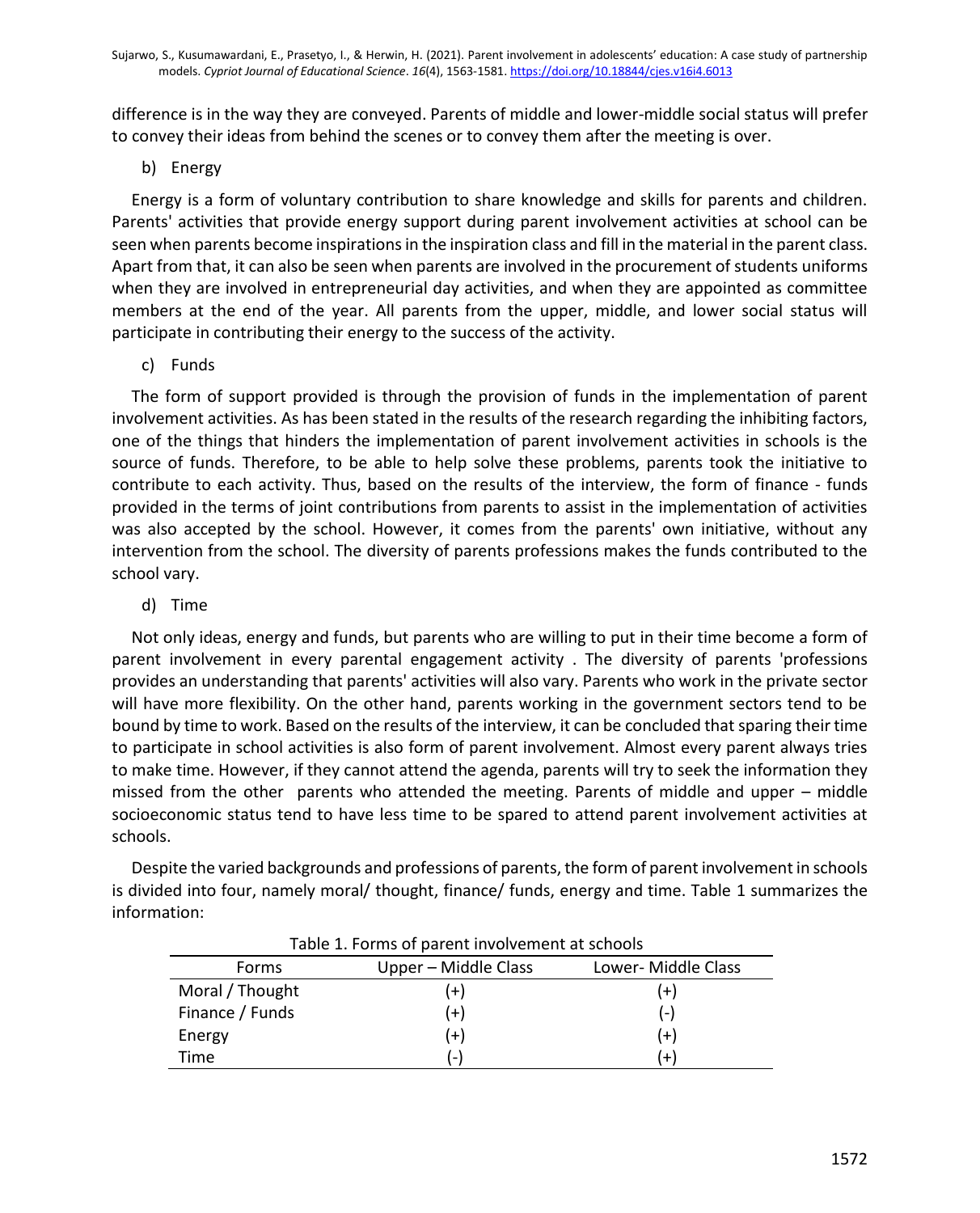# 3.2.2. At home

Adolescent children have wider social interactions, and thus there are more and more things that can affect them at that age stage. Therefore, the role of parents is still first and foremost in developing their character's and culture of achievement for the sake of their future. Children are very much in need of assistance from their parents in facing various challenges in this digital era. Parents need to remember that not all of their children's needs can be met by the school. The involvement of parents in children's education at home and school will greatly assist the progress of their children's education.

The forms of parental support at home are as follows:

a) Creating a Comfortable Family Environment

Home has to be the most comfortable place for the whole family, even though it does not as luxurious as other families' homes. My house is my palace' slogan is still attached. Particularly for teenagers, a peaceful atmosphere will make it more comfortable for them to stay at home. Otherwise, they will look for an escape to a friend house or some other more comfortable places.

One way to make the atmosphere at home comfortable is by not putting pressure on the children by giving questions that are directly related to their school activities. Storytelling is an effort to generate discussion and provoke children to tell their own stories about their activities inside and outside their school. Parents should not suspect their children when they never tell their stories. Because the characteristics of each child are different. Introvert children are less likely to tell stories when not given a stimulus. Meanwhile, extrovert children tend to be easier to tell stories. Hence the comfort at home is formed from effective communication that is established by each parent in different ways and is adapted to the characteristics of the child.

Besides that, avoiding conflict is a way to be able to keep the atmosphere at home comfortable. Discussions are a way for families to reduce conflict and maintain a comfortable atmosphere at home. Conflict at home will affect children's psychology, which in turn will affect their learning conditions at school and attitudes in the surrounding environment. In addition, supporting activities related to children's interests and talents are also beneficial to keep the family atmosphere comfortable and mutually supportive.

Based on the results of interviews and observations on home activities of one of the students, parents ability to make their home atmosphere comfortable and safe begins by establishing effective communication with their children. Effective communication in the family will generate positive energy that will affect the atmosphere of the house. Effective communication carried out by parents starts from being friends to children so that they can try to be good listeners and give empathy when children talk or tell stories. Next, parents can give a response using positive words and provide explanations to the child with acceptable reasons. They do not use words that can reduce children's enthusiasm and selfconfidence such as ordering, blaming, belittling, insinuating, criticizing, and even giving negative nicknames.

Parents always try to avoid conflict. The atmosphere is more directed at having a discussion and doing activities with children, so that the child will still feel safe at home and will not look for an escape. Likewise, parents' support for children's interests and talents are also important. When the child begins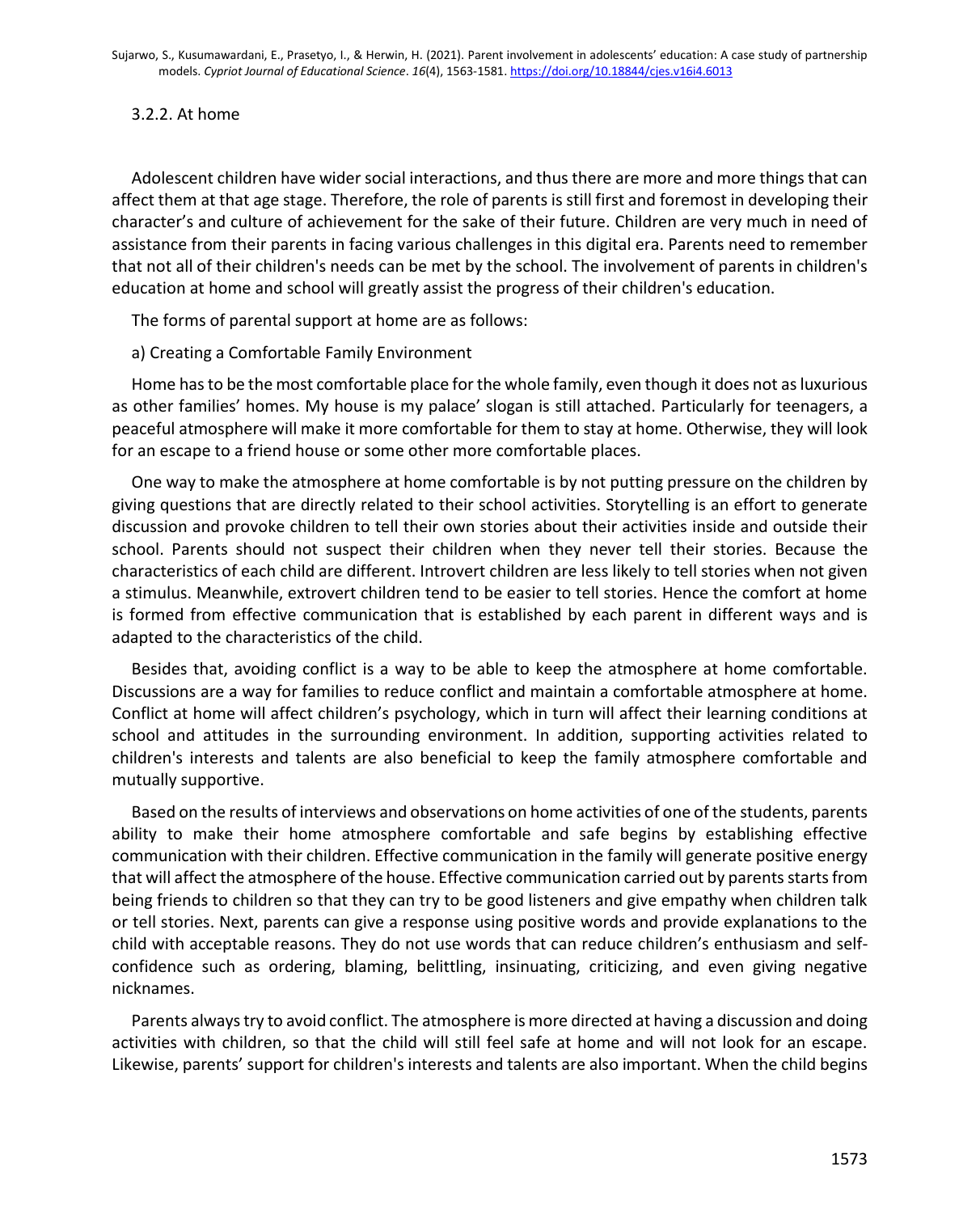to show his interests and talents, parents try to believe and support the positive activities that they do. Mutually agreed rules at home also contribute towards comfortable family conditions.

The rules made are not oriented towards other families but are based on the conditions and needs of each family. Both parents and adolescent children must obey the rules with full awareness. Besides, having siblings who are still children can serve as examples and reminders, because children will always imitate what older people do.

## b) Instilling the Values of Life through Cultivation of Character

There are many forms of parental support at home in order to instill the values of life. One of them starts with the development of the character of children. Every family has a different way of educating and supporting children's education at school. The main role of parents, in this case, is to practice religious teachings and cultivate character through teaching, modeling and habituating.

The habit of carrying out religious orders is one of the things that becomes the basis for the growth of children's characters, because parents' attitudes and behavior that will be emulated by children are their positive attitudes and behaviors. Parents who become role models at home, are the same as teachers who are always imitated by their students at school. Some of the habits that parents do at home are so diverse. Giving advice is also a way to set an example for children. It is hoped that even though their parents are not with them, these positive values will remain attached to them. Through modelling, children will get used to behaving well with family members at home and with other people in their surrounding environment.

Based on the results of the interview and observations at home, it shown that the form of parents' support at home is related to children's education through character building. There are many ways that parents can do to develop their children's characters, starting from giving teaching and modeling first. In several ways, parents hope that it will become a habit for their children. The basic character development in each family is to get used to carrying out religious orders, because most parents think that it is foundation for children. After instilling religious values, habituation through modeling positive attitudes and behaviors can be carried out, both inside and outside the family environment. Besides, habituation of independent attitudes and responsibilities through simple activities is also provided by parents, such as by managing their own finances to meet children's personal needs and by involving children in parental work.

#### c) Providing Protection from Various Threats

Adolescence is a period of transition from childhood to adulthood. The challenges of adolescence in this digital era create unrest for parents, because children can easily access information and make friends without being limited by time and space. Some cases that befall adolescents, either as victims or suspects. The parents of young men and women always provide protection, either directly or indirectly, to their children. The goal is that children always feel safe from threats in any environment.

Some examples of threats to children that the family need to be aware of are violence, drugs, pornography, and extreme understanding. A brawl is a form of group violence that is still often perpetrated by teenagers in high school environments. Then sexual harassment becomes a form of violence against individuals. The nature of adolescents who have a great curiosity about something that has never been encountered before is even seen as a trigger for drug abuse and access to pornographic sites.

The above threats often trigger parents to appear proactive towards their children, even though what parents do for children is solely for the child's safety from these threats. Advising children to stay at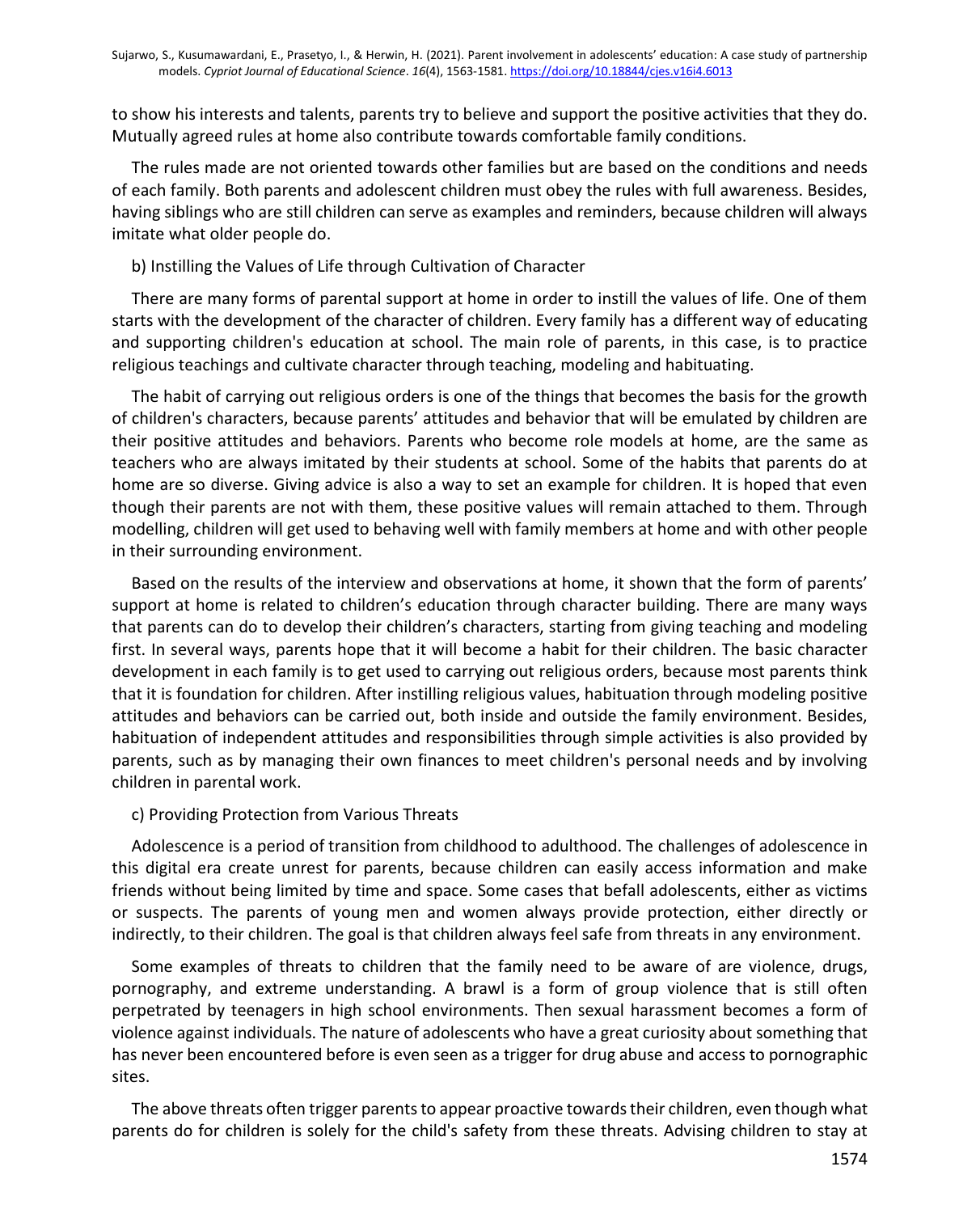home is a form of protection for children from the dangers of the outside world. Because teenagers are full of curiosity, parents need to discuss with their children how to choose a good relationship and environment.

In addition, other things that support parents are discussions with children to identify good relationships and environments. It is very important, because adolescents who are still unstable are sometimes more easily influenced by the environment around them. However, instilling a sense of shame violates religious norms as well as the support provided by parents to children.

Based on the results of the interview, it can be concluded that parents support their children by protecting them from threats. Children who feel safe and have a strong mentality from these threats will be more enthusiastic about learning and achieving. It is different when children always feel restless because of the impact of the threat. If the child is in a state of threat, of course the motivation of the child to go to school is different, and they are not enthusiastic about studying.

# **4. Discussion**

Children's needs, which are the responsibility of parents to fulfill, are not only material needs. Children need assistance that supports their education, and this need cannot be missed. Children are the next generation in every family and education is one way to achieve their goals. Education cannot be separated from the role of parents as the first school for children. Consequently, when children start studying in formal and non-formal education units, parent involvement is one thing that cannot be separated from children's education.

The diversity of parents' professions will affect the understanding or perspective regarding their involvement in children's education, especially children in adolescence. Based on the results of this study, the perspective of parents can be grouped into two, namely classical and modern. Classically, parent involvement is reflected in any activity that can support children's learning at school, for example, by accompanying children when studying and by coming to homeroom meetings every month. Individuals of marginalized ethnic groups may have negative experiences with the dominant culture, which may result in less parent involvement in their children's school (Oswald, Zaidi, Cheatham, & Brody, 2018).

Estrangement has been defined and conceptualized in different ways, although most definitions have focused on the negative quality of the relationship and the voluntarily or intentional decision of at least one family member to initiate and maintain distance (Blake, 2017). Meanwhile, parents of modern understanding believe that their involvement in assisting children does not only include assistance in the learning process regarding the knowledge that has been obtained from school but also includes an emphasis on the ability to provide support regarding what and what the learning process is for. By doing so, parents can identify their involvement both at home and at school.

Based on the results of this study, the concept of parent involvement can be interpreted as a form of parental collaboration in children's education to make academic and social success. Wilder (2014) reviewed 9 (nine) meta-analyses and found that, generally, the relationship between parent involvement and academic achievement was positive. Indeed, parent involvement in schools is multidimensional. There are three dimensions of parent involvement at school, consisting of behavioral, intellectual / cognitive, and personal aspects (Grolnick, 2015). Epstein (2002) defines parent involvement as any activities carried out by parents, which include taking part in childcare activities,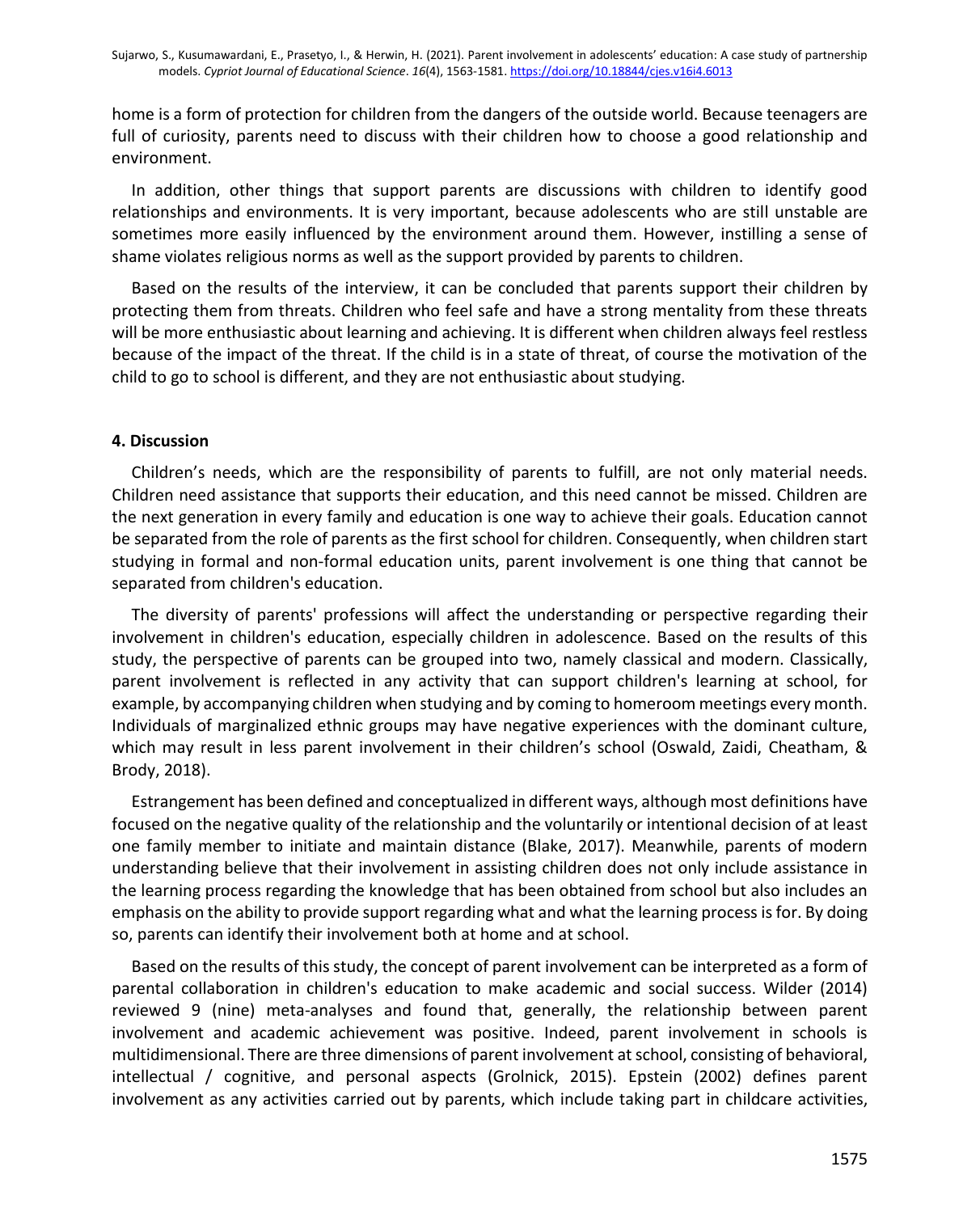communicating with children, accompanying children to learn at home, engaging in school activities and helping children to make decisions regarding their academic problems.

The pattern of parent involvement can be understood from the form of their parental support both at school and at home. At the beginning of the school year, parent support can be in the forms of taking their children to school on their first day, meeting the homeroom teacher and introducing themselves, forming parent associations, exchanging phone numbers between parents and teacher, and planning an inspirational classroom program and parenting classes. Later, parents may extend their support by coming to the report card distribution, having consultations with teachers, and attending invitations from the teacher. Implementing more policies significantly promotes parent involvement in both school and home based activities (Marschall & Shah, 2020). It is the way to devote more time and support to teacher professional development. On the other hand, Buck & Dix (2014) asserted that parenting predicts the naturally occurring declines in antisocial behavior.

In addition, parent involvement can also be realizes through several activities at school such as by coming the school and meeting the stakeholders there, carrying out parent class activities, making summaries of the material, and following up the results of routine activities. The existence of inspirational class activities is also one of the activities planned by parents and the school. A forms of parent support in this inspirational class is to become an inspiration for the learners. Parents who are not the keynote speakers are also expected to attend the event that is intended to share experiences and give motivation. The support given in the inspiration class is similar to that of the parent class, i.e. to perceive and follow up the activities. Parent involvement can be strengthened when school leaders do a more proactive approach to interacting with the community in the area. Educators often assert that they want individual neighbourhoods to be more school conscious, but there may be even a greater need for schools to become more community conscious (Goldkind & Farmer, 2013). School leaders and managers are in a special position to encourage and inspire increased parent involvement (Jeynes, 2018).

Thus, other forms of support are also done by parents, such as by giving donations in various activities, providing ideas for school progress, and taking part in the procurement of students uniform. All these activities show parent involvement at school, and these involvement forms can be divided into four, namely moral / thought, finance/ fund, energy and time. Each type might come in different forms depending on parents' background and professions. Different socioeconomic status of parents provides an understanding that parents with intermediate socioeconomic status tend to engage in parent involvement in the forms of morale/ thought, finance/ fund and energy. Meanwhile, parents of the lower - middle socioeconomic status tend to get involved in the form of moral/ thought, time and energy. On the other hand, Fingerman, Cheng, Tighe, Birditt, & Zarit (2012)claimed that parents of lower socioeconomic status are less likely to be able to support their children through prolonged higher education. Thus, the portrait we present here is not simply one of being a student, but of how parents from different social backgrounds assist their children through young adulthood. The similarity between the two is in terms of moral / thought and energy, but the similarities differ in the effort of delivery or the form of actions given. Parent of lower-middle socioeconomic status convey ideas personally to school. Then, their energy is given more when carrying out the agreements.

Parent involvement is not only given in school activities but also at home. James et al. (2019) asserted that parents can, and should, be involved in the academic success of their adolescent children, while maintaining a sensitivity to their development needs (e.g., autonomy), especially at home. The support given at home can be in the forms of creating a comfortable family atmosphere, instilling the values of life through the growth of characters and protecting children from various threats. The results of this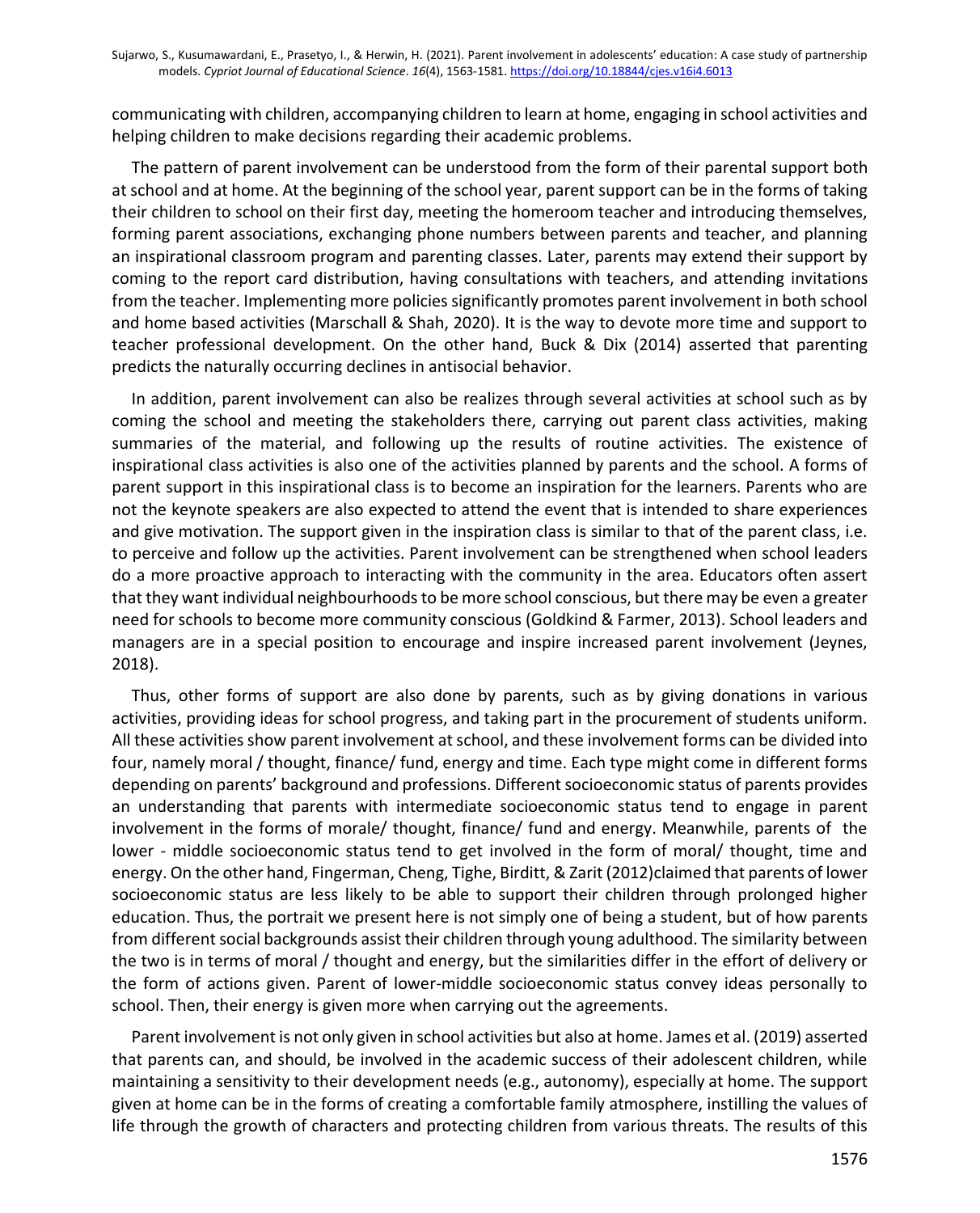study provide an understanding that the ability of parents to create a comfortable home and safe atmosphere it begins with effective communication with their children. It is so because effective communication within a family will generate positive energy that will affect the atmosphere of the house. Effective communication is done by parents starting from being a friend to the child, and thus parents should try to be a good listener and give empathy when their children talk or tell stories. Parents then responds by using positive words, and give the child an explanation for an acceptable reason. Parents should not use words that might lower the spirit and confidence of children. such as commanding, blaming, belittling, insinuating, criticizing and even giving negative nicknames.

Parents should always try to avoid conflicts. The atmosphere is more directed at having discussions and doing activities with children, so the children will feel safe at home and will not look for a place of escape. Likewise, when children have begun to show interests and talents, parents should try to trust and support any positive activity that might develop those interset and talents. Having rules agreed upon at home is also one way to create comfortable family conditions. Rules are made based on the conditions and needs of each family, so that both the parents and their adolescent children can obey those rules with full awareness. In addition, siblings who are still in childhood, can be an example and a reminder, because children will always imitate what is done by a more mature person. There are many ways that parents can do in cultivating their minds to children, ranging from giving teaching and first role modeling. In some ways, parents do hope that these values will become habits for their children. To grow characters in each family can be done by getting used to religious commands, because most parents think that religion is the foundation for children's life. Then, habituation through exemplary attitudes and positive behavior both inside and outside the family environment can strengthen the result. In addition, habituation of independent attitudes and responsibilities can also be enforced through simple activities provided by parents, such as by allowing children to managing their own money to meet their personal needs and by engaging children in doing parent's jobs.

The results of this study on parents' involvement in children's education are not much different from the premises concept of the six types of parent involvement, (1) Types of Basic Responsibility of the Family. The most important basis in parent involvement is the sustainability of parents' responsibility to improve their child by supporting children with food, clothing, protection, health, and safety. (2) Communication. Effective communication is essential to building a successful partnership between school and home. The communication should be built in two directions for sharing information. The main purpose of the school in communicating is to give and receive to realize the general goals and follow-up. (3) Volunteers. This type of activity is parents' assistance to educators and education personnel in supporting school programs and assisting school activities and work including travel destinations, class sections, and classroom appearances. (4) Home Learning. Parents have a big effect on what kids do at home, including parental assistance to achieve children's learning goals. There will be more time available at home than at school to learn and build positive behavior in education. Mason et al., (2016) affirmed that from the adolescents' perspective, increases in positive qualities such as feeling important in the family, trust, concern, and improved quality of adolescent–parent relationship may serve as a proxy for positive parenting. (5) Decision Making and Assistance. Parent involvement in decision-making has diverse forms, such as in choosing schools, reviewing and evaluating school programs, measuring cost capability, listening to opinions, coaching roles in school committees, and giving legal protection for schools, families, and children. (6) Cooperation with the Community. Schools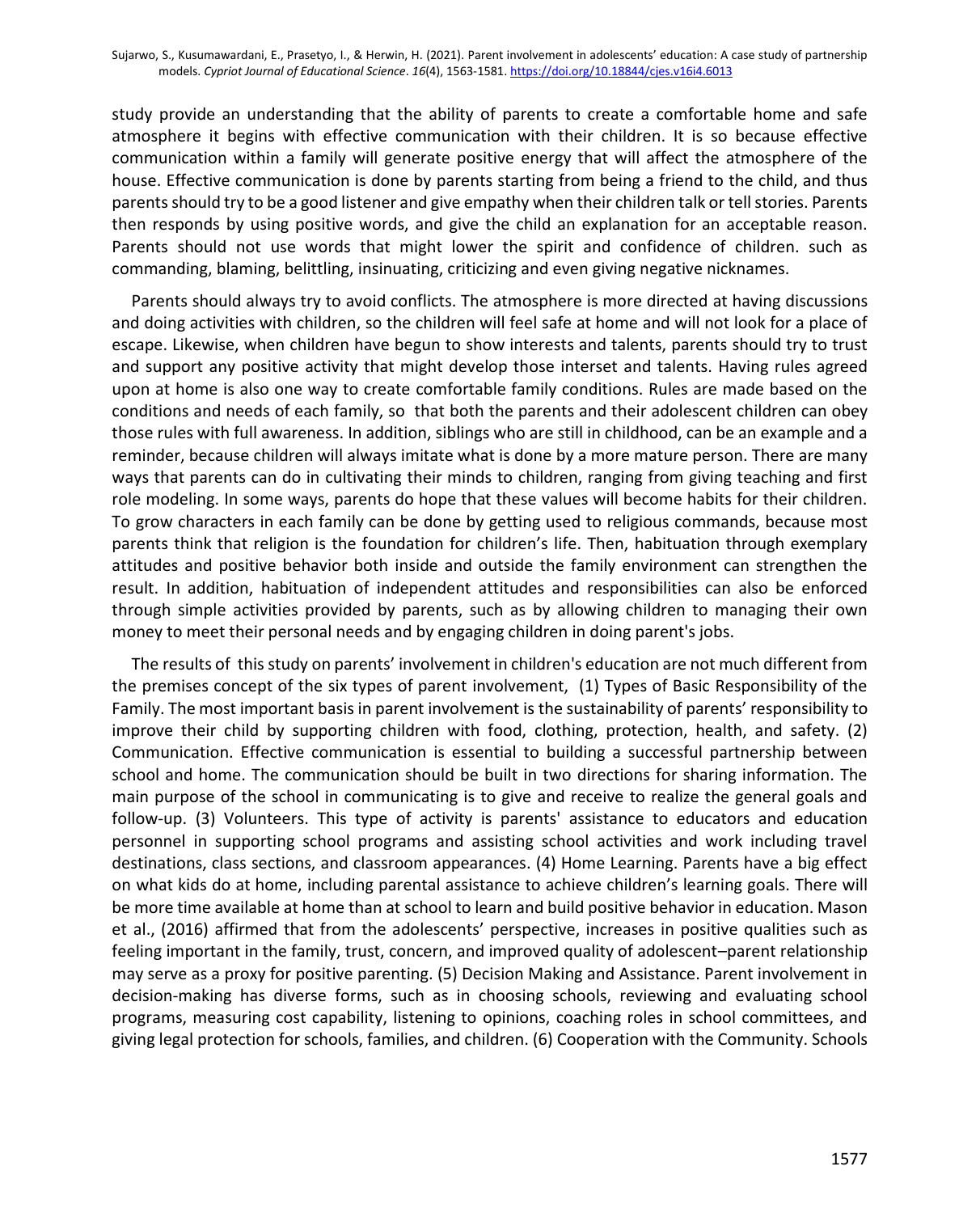and educators should pay attention to the community in the context of including community members interested in improving the quality of education.

Some of the involvement seen from parental support both at school and at home is similar to the concept of Eipsten, as well as to the understanding of Fan (2001) that identify parent involvement activities to include parenting activities making television viewing rules, having good contact with schools, following teacher associations-parenting, supervising, and supporting the aspirations of the children. The findings of the research on the components of parent involvement are divided into three namely (1) habituation, for example communicating with teachers, attending school activities, getting engaged in organizations and connecting with the community, (2) academic, for example, covering the provision of learning support materials, helping children make decisions, making mutually agreed rules and having discussions with children about education. Lui et al., (2020) show that structural equation modeling reveals that the conditions of parental marriage have a significant indirect effect on children's academic achievement in two ways: (1) with parental psychopathological symptoms, children's internal behavior, and school involvement as a mediator; (2) with parental involvement and school involvement as a mediator. Marital satisfaction had no direct effect on school engagement or on academic performance. (3) self-concept, for example encompassing emotional interactions, engaging in shared leisure activities, nurturing and building communication with children. Based on the findings of the parent involvement component above, in this study, the meaning of parent involvement is all forms of parental support conducted in collaboration with schools and those carried out at home in children's activities related to the issue of children's education. Based on the form of parent involvement in education described above, the researcher briefly describes the results of the research in the chart below:



Chart 1. Parent involvement scheme

Based on the analysis of research findings and concepts related to parent involvement can be concluded that the parent's understanding of their involvement in children's education will have an impact on activities and actions undertaken in support of children's education. It may be beneficial for administrators and educators to attempt to involve all parents in the education of their children and make the educational experience more positive for everyone involved (Đurišić & Bunijevac, 2017). Besides, when it comes to how school-level factors shape the nature and extent of parent involvement programming, this study underscores the importance of effective teachers, leadership, and schooling arrangements (Marschall & Shah, 2020). Goodall & Montgomery (2014) specified that the continuum is aspirational, so that the work with parents can move from school directed (which is useful) to fully engaged (far more useful to students). Parents who really realize that their involvement are as a form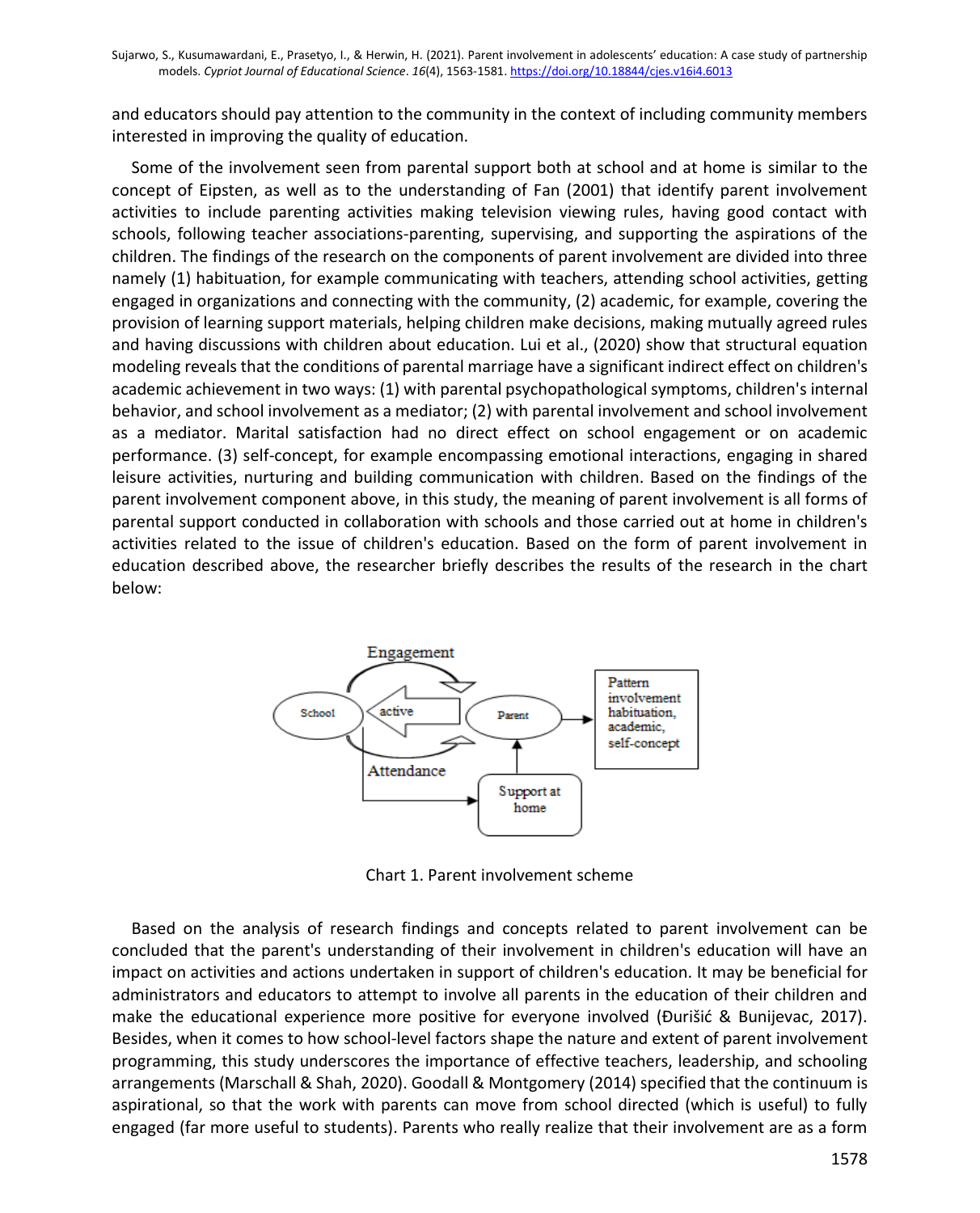of responsibility to their children will be more sincere in support of their children's education. Thus, the pattern of parent involvement can be seen from the form of support in school and support provided at home in the education of children. Such Harwood & Murray (2019) showed that parent involvement activities can create possibilities for an otherwise to be articulated, for parents to experience practices of subjectivation that prompt possibilities for forms of avowal that articulate their inclusion in the learning of their children. From the concepts of the type of parental involvement, this study found three components in the involvement of parents both at school and at home, namely habituation, academic and self-concept. The commitment of parents to always be involved in child education is also based on several reasons from parents (Grolnick, 2015). This is just like the concept stating that adults always do an action based on their needs and experience. The existence of parent involvement in children's education is beneficial for many parties, such as parents, students and for school. More autonomous motivation (identified intrinsic motivation) to be involved in children's education will have a positive effect. Identified motivation, as well as the parental level of involvement, is related to children's academic perceived competence, self-worth, and reading grades. Therefore, the results of this study can be used as a reference for parents, educational units and education stakeholders to be able to continue to develop the program.

#### **5. Conclusion and recommendations**

Parents' perspective or paradigm about their involvement in children's education will result in different activities and actions in support of children's education. Parents who are fully aware of their involvement as a form of responsibility to their children will be more sincere in supporting children's education. Patterns of parent involvement can be seen in the form of support in school and support provided at home in a child's education. From the concepts about the type of parental involvement, this study found three components in the involvement of parents both at school and at home namely habituation, academic involvement, and self-concept. The commitment of parents to always be involved in the education of their children is also based on several reasons from parents. It is similary to the concept that adults always do an action based on their needs and experience. The existence of parent involvement in children education is beneficial for many parties, including parents, students and schools.

#### **References**

- Agllias, K., & Gray, M. (2017). Secrets and lies: The ethical implications of family estrangement. *Practical Social Work Ethics: Complex Dilemmas Within Applied Social Care*, (March), 43–61. https://doi.org/10.4324/9781315246222-10
- Allen, J., & Moore, J. (2017). Troubling the Functional/Dysfunctional Family Binary Through the Articulation of Functional Family Estrangement. *Western Journal of Communication*, *81*(3), 281–299. https://doi.org/10.1080/10570314.2016.1250156
- Blake, L. (2017). Parents and Children Who Are Estranged in Adulthood: A Review and Discussion of the Literature. *Journal of Family Theory and Review*, *9*(4), 521–536. https://doi.org/10.1111/jftr.12216
- Bronfenbrenner, U. (1979). *The ecology of human development: Experiments by nature and design*. Retrieved from https://books.google.co.id/books?hl=id&lr=&id=OCmbzWka6xUC&oi=fnd&pg=PA3&dq=The+Ecology+of+H uman+Development&ots=yzKYN0TPgd&sig=JIHbU9AzcQacd8SWLucEdME-6KM&redir\_esc=y#v=onepage&q=The Ecology of Human Development&f=false
- Buck, K. A., & Dix, T. (2014). Parenting and Naturally Occurring Declines in the Antisocial Behavior of Children and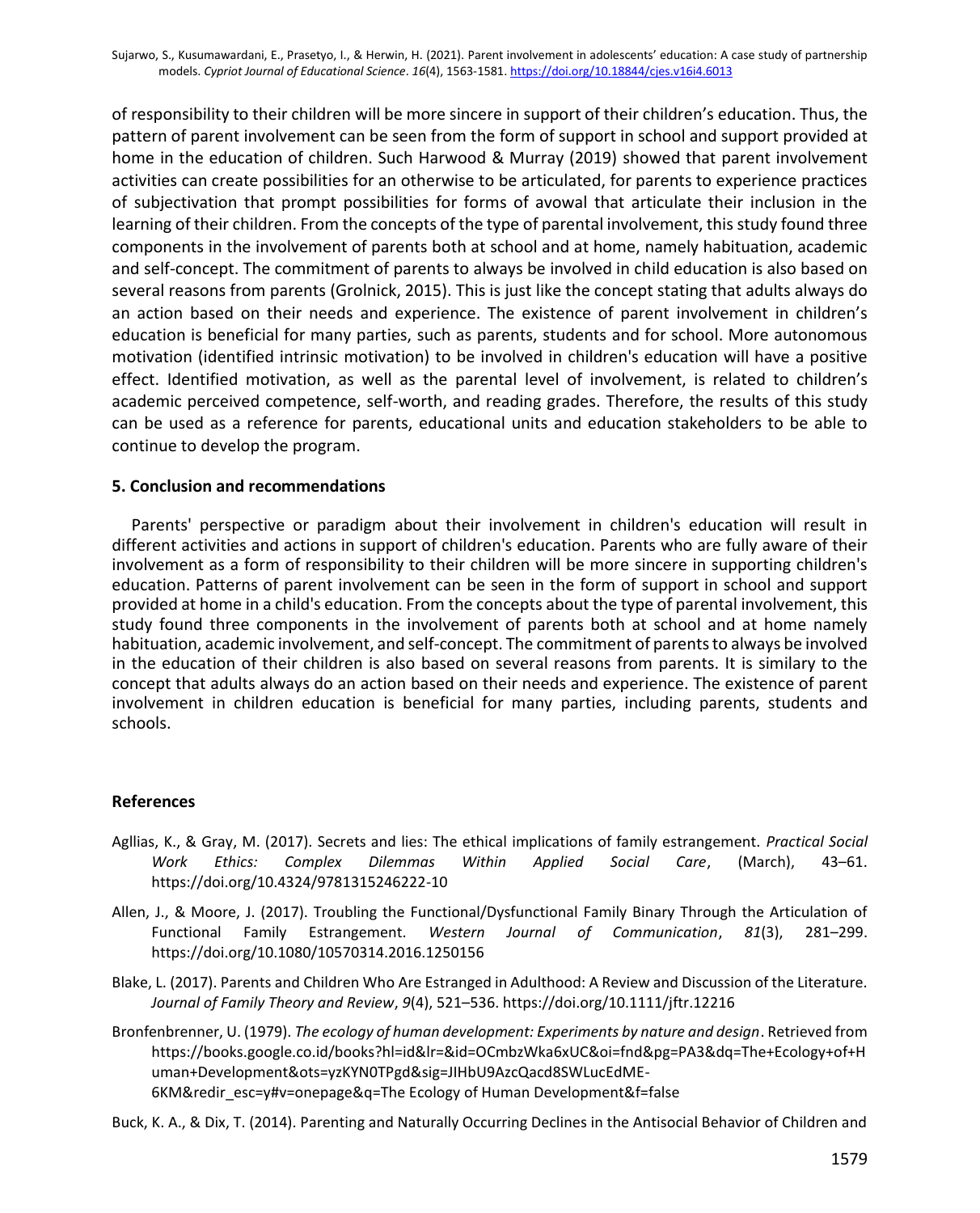Sujarwo, S., Kusumawardani, E., Prasetyo, I., & Herwin, H. (2021). Parent involvement in adolescents' education: A case study of partnership models. *Cypriot Journal of Educational Science*. *16*(4), 1563-1581[. https://doi.org/10.18844/cjes.v16i4.6013](https://doi.org/10.18844/cjes.v16i4.6013)

Adolescents: A Process Model. *Journal of Family Theory & Review*, *6*(3), 257–277. https://doi.org/10.1111/jftr.12042

- Đurišić, M., & Bunijevac, M. (2017). Parental involvement as a important factor for successful education. *CEPS Journal*, *7*(3), 137–153. https://www.cepsj.si/index.php/cepsj/article/view/291
- Faure, E. (1972). *Learning to be: The world of education today and tomorrow*. Retrieved from https://books.google.co.id/books?hl=id&lr=&id=wqohAgAAQBAJ&oi=fnd&pg=PR15&dq=Learning+to+be.+ The+world+of+education+today+and+tomorrow&ots=DrScav8BgP&sig=nJmFBzzdtr3Aa0u9GmPOR\_H8mp w&redir\_esc=y#v=onepage&q=Learning to be. The world of education today and
- Fingerman, K. L., Cheng, Y., Tighe, L., Birditt, K. S., & Zarit, S. (2012). Early Adulthood in a Family Context. *Early Adulthood in a Family Context*. https://doi.org/10.1007/978-1-4614-1436-0
- Francis, G. L., Regester, A., & Reed, A. S. (2019). Barriers and Supports to Parent Involvement and Collaboration During Transition to Adulthood. *Career Development and Transition for Exceptional Individuals*, *42*(4), 235– 245. https://doi.org/10.1177/2165143418813912
- Goldkind, L., & Farmer, L. G. (2013). The Enduring Influence of School Size and School Climate on Parents' Engagement in the School Community. *School Community Journal*, *23*(1), 223–244. Retrieved from http://search.proquest.com/docview/1373086990?accountid=14609
- Goodall, J., & Montgomery, C. (2014). Parental involvement to parental engagement: a continuum. *Educational Review*, *66*(4), 399–410. https://doi.org/10.1080/00131911.2013.781576
- Goode, W. J. (2007). *Sosiologi Keluarga*. Jakarta: Bumi Aksara. https://onesearch.id/Record/IOS7404.slims-4218
- Grolnick, W. S. (2015). Mothers' motivation for involvement in their children's schooling: mechanisms and outcomes. *Motivation and Emotion*, *39*(1), 63–73. https://doi.org/10.1007/s11031-014-9423-4
- Harwood, V., & Murray, N. (2019). Strategic discourse production and parent involvement: including parent knowledge and practices in the Lead My Learning campaign. *International Journal of Inclusive Education*, *23*(4), 353–368. https://doi.org/10.1080/13603116.2019.1571119
- Herwin, H., Hastomo, A., Saptono, B., Ardiyansyah, A. R., & Wibowo, S. E. (2021). How elementary school teachers organized online learning during the Covid-19 Pandemic? *World Journal on Educational Technology: Current Issues. 13*(3), 437-449. https://doi.org/10.18844/wjet.v13i3.5952
- Herwin, Jabar, C. S. A., Senen, A., Wuryandani, W. (2020). The Evaluation of Learning Services during the COVID-19 Pandemic. *Universal Journal of Educational Research, 8*(11B), 5926 - 5933. https://doi.org/10.13189/ujer.2020.082227
- Hornby, G., & Lafaele, R. (2011). Barriers to parental involvement in education: An explanatory model. *Educational Review*, *63*(1), 37–52. https://doi.org/10.1080/00131911.2010.488049
- James, A. G., Rudy, D., & Dotterer, A. (2019). Longitudinal Examination of Relations between School- and Home-Based Parent Involvement and GPA across Ethnic Groups. *Journal of Child and Family Studies*, *28*(11), 3000– 3010. https://doi.org/10.1007/s10826-019-01475-9
- Jeynes, W. H. (2018). A practical model for school leaders to encourage parental involvement and parental engagement. *School Leadership and Management*, *38*(2), 147–163. https://doi.org/10.1080/13632434.2018.1434767
- Johnson, W. L., Giordano, P. C., Manning, W. D., & Longmore, M. A. (2011). Parent-child relations and offending during young adulthood. *Journal of Youth and Adolescence*, *40*(7), 786–799. https://doi.org/10.1007/s10964-010-9591-9
- Lengrand, P. (1970). *An introduction to lifelong education*. Paris: UNESCO. https://eric.ed.gov/?id=ED118876

Lui, M., Lau, G. K., Tam, V. C., Chiu, H. M., Li, S. S., & Sin, K. F. (2020). Parents' Impact on Children's School